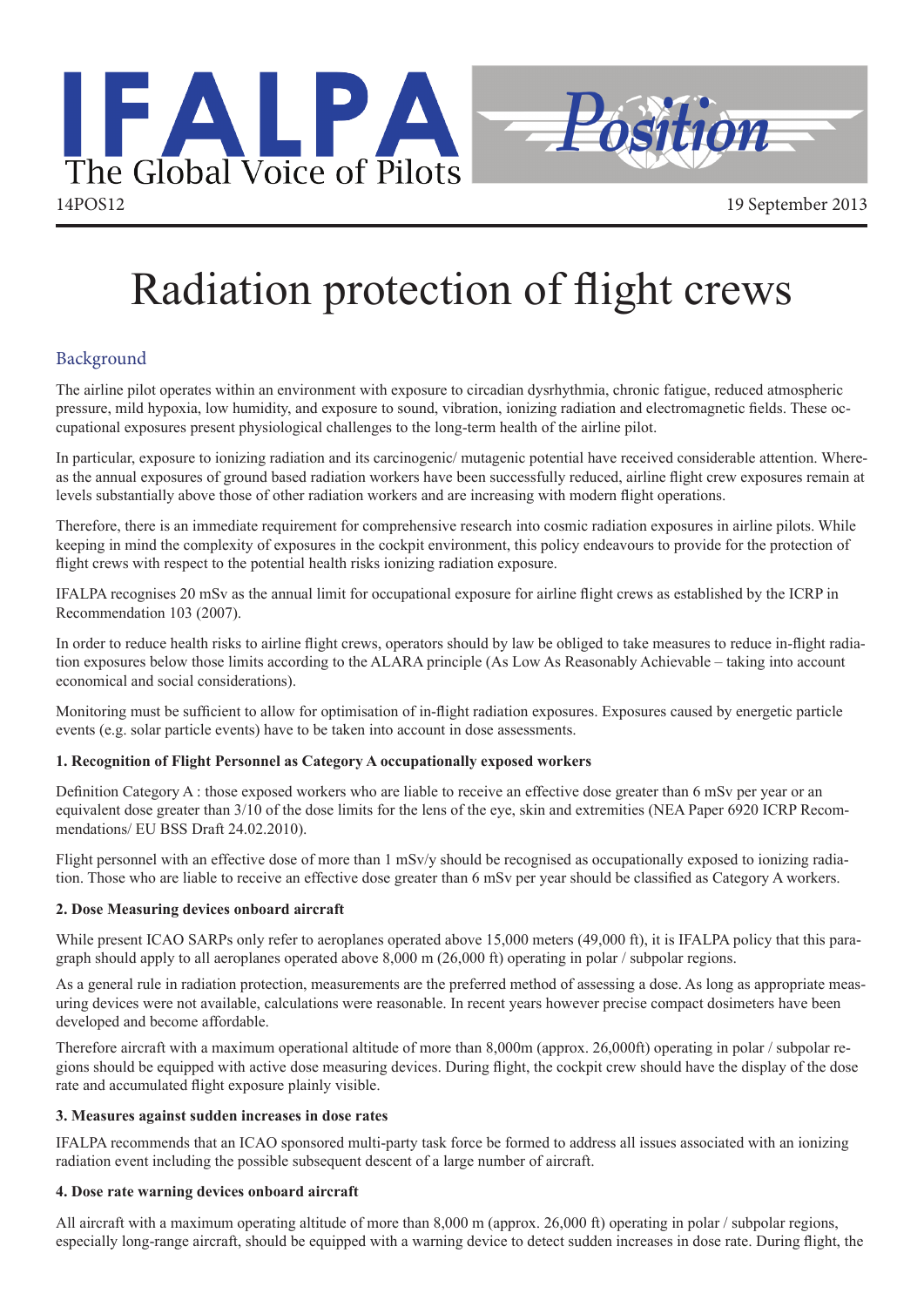# 14POS12



cockpit crew should have the display of the warning function plainly visible to allow timely response to suddenly increased levels of dose rates.

Flight crews should be provided with regular information of actual and forecasted solar activity.

#### **5. Dose minimisation through flight plan optimization:**

Operational flight plans should also be optimised under radiation protection aspects, and thus contribute to dose minimisation.

#### **6. Dose and Dose-Rate Effectiveness Factor (DDREF)**

Currently, there is uncertainty regarding the DDREF (Dose and Dose-Rate Effectiveness Factor) of 2, as recommended by ICRP for calculating effective dose. The value will continue to be used, but IFALPA sees the necessity to clarify the validity of this factor.

#### **7. Education of flight crew**

Air carriers should inform potential new employees about radiation exposure before recruitment.

Crew members should be made aware through extensive educational programmes that high altitude flying exposes them to significantly higher ionising radiation levels and associated health implications.

#### **8. Cumulative radiation dosage assessment and recording for crew members involved in operations above 8,000m (26,000ft)**

Operators should produce individual annual dosage records to which air crew members should have regular access on a permanent basis.

#### **9. Pregnant flight crew**

Flight crew members should be warned that radiation exposure to the foetus should not exceed the general population limit of 1.0 mSv, since occupationally exposed limits are not appropriate to the foetus. Operators should have provisions in place to ensure that this limit is not exceeded after declaration of pregnancy by the flight crew member.

#### **10. Airport security controls using X-ray**

Flight Crew Members should not be exposed to any kind of ionizing radiation emitted by security scanning devices (e.g. x-ray backscatter).

Instead, alternative measures or devices such as personal search, metal detectors should be used.

#### **11. Recommendations**

- Collected data should be used to validate, confirm and update existent mathematical radiation exposure models for individual routes.
- Work with airline management to reduce the occupational radiation exposure (e.g. scheduling crews with consideration to their cumulative radiation dose).
- Convince your authorities that flying personnel should be protected by law from excessive radiation exposure.
- In order to reduce the amount of radiation exposure, crew members should avoid radiological examinations that are not strictly essential. Such examinations should not form part of a routine medical check.
- Airline management should be reminded of their "duty of care" to their employees.
- $\triangleright$  To allow a better comparison with cancer statistics and facilitate epidemiological studies in the future, dose and medical records should be kept until the greater of:
	- $\triangleright$  the crew member reaches or would have reached the age of 75 or
	- $\triangleright$  at least 30 years after retiring from flying.

#### **12. Guidance on steps to reduce radiation exposure and associated health implications**

Owing to technical and economical restraints there are only limited means available to reduce exposure to ionizing radiation – to fly lower, to fly less, and/or to avoid high exposures of certain groups (equalise exposures). Shielding of aircraft is not feasible due to weight and extremely high radiation particle energies.

Although flying lower certainly bears an economical impact on airline operations (and is highly controversial, therefore) detailed studies may reveal useful and economically tolerable procedures some of which are named here:

- Avoid flying above optimum FL
- Avoid that last step climb
- Avoid intermediate step climbs with following descent
- Cruise at lower FL with TAS of originally planned higher FL (at least for the later part of flights)